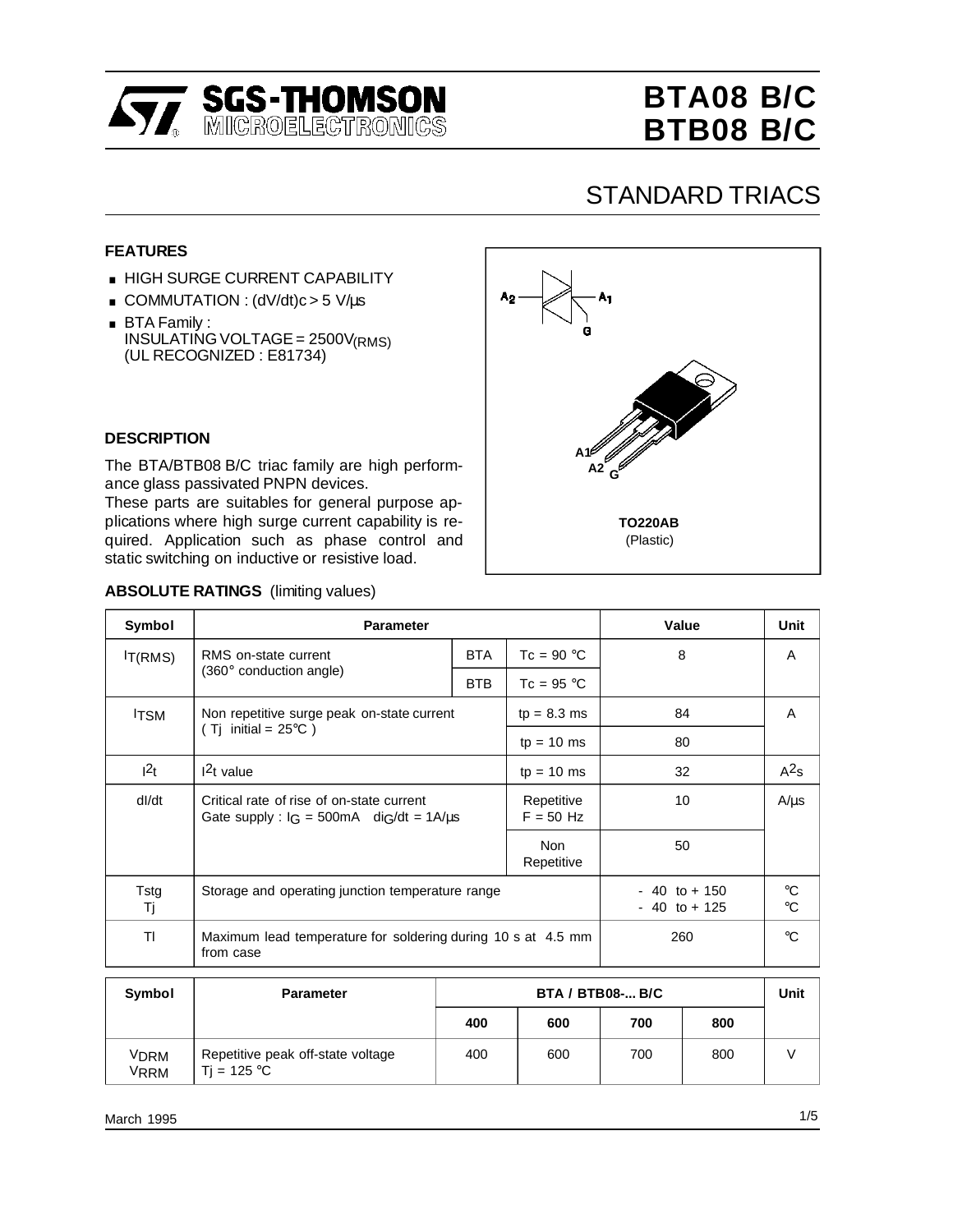#### **BTA08 B/C / BTB08 B/C**

#### **THERMAL RESISTANCES**

| Symbol    | <b>Parameter</b>                                                            | Value      | Unit          |               |
|-----------|-----------------------------------------------------------------------------|------------|---------------|---------------|
| Rth (j-a) | Junction to ambient                                                         | 60         | $\degree$ C/W |               |
|           | Rth (j-c) $DC$ Junction to case for DC                                      | <b>BTA</b> | 4.4           | $\degree$ C/W |
|           |                                                                             | <b>BTB</b> | 3.2           |               |
|           | Rth (j-c) AC   Junction to case for 360° conduction angle<br>$(CF = 50 Hz)$ |            | 3.3           | $\degree$ C/W |
|           |                                                                             |            | 2.4           |               |

#### **GATE CHARACTERISTICS** (maximum values)

 $PG (AV) = 1W$   $PGM = 10W (tp = 20 \mu s)$   $IGM = 4A (tp = 20 \mu s)$   $VGM = 16V (tp = 20 \mu s)$ .

#### **ELECTRICAL CHARACTERISTICS**

| Symbol       | <b>Test Conditions</b>                                              |                    | Quadrant       |            | <b>Suffix</b> |     | Unit      |
|--------------|---------------------------------------------------------------------|--------------------|----------------|------------|---------------|-----|-----------|
|              |                                                                     |                    |                |            | в             | C   |           |
| <b>IGT</b>   | $VD=12V$<br>(DC) $R_1 = 33\Omega$                                   | $Tj = 25^{\circ}C$ | $1 - 11 - 111$ | <b>MAX</b> | 50            | 25  | mA        |
|              |                                                                     |                    | IV             | <b>MAX</b> | 100           | 50  |           |
| <b>VGT</b>   | (DC) $R_{L}=33\Omega$<br>$VD=12V$                                   | $Tj = 25^{\circ}C$ | I-II-III-IV    | <b>MAX</b> |               | 1.5 | V         |
| <b>VGD</b>   | $VD=VDRM$ RL=3.3k $\Omega$                                          | $T = 110^{\circ}C$ | I-II-III-IV    | <b>MIN</b> |               | 0.2 | V         |
| tgt          | $VD=VDRM$ $IG = 500mA$<br>$dl$ G/dt = $3A/\mu s$                    | $Tj = 25^{\circ}C$ | I-II-III-IV    | <b>TYP</b> | 2             |     | μs        |
| 址            | $lg=1.2$ $lgT$                                                      | $Tj = 25^{\circ}C$ | $I-III-IV$     | <b>TYP</b> | 40            | 20  | mA        |
|              |                                                                     |                    | $\mathbf{H}$   |            | 70            | 35  |           |
| IH *         | $1T = 500mA$ gate open                                              | $Tj = 25^{\circ}C$ |                | <b>MAX</b> | 50            | 25  | mA        |
| $V$ TM $*$   | $ITM = 11A$ tp= 380 $\mu$ s                                         | $Tj = 25^{\circ}C$ |                | <b>MAX</b> | 1.75          |     | V         |
| <b>DRM</b>   | Rated<br><b>V<sub>DRM</sub></b>                                     | $Tj = 25^{\circ}C$ |                | <b>MAX</b> | 0.01          |     | mA        |
|              | Rated<br><b>VRRM</b><br><b>IRRM</b><br>$Tj=110^{\circ}C$            |                    |                | <b>MAX</b> | 0.5           |     |           |
| $dV/dt$ *    | Linear slope up to V <sub>D</sub> =67%V <sub>DRM</sub><br>gate open | $Tj=110^{\circ}C$  |                | <b>MIN</b> | 250           | 100 | $V/\mu s$ |
| $(dV/dt)c$ * | $(dI/dt)c = 3.5A/ms$                                                | $Tj=110^{\circ}C$  |                | <b>MIN</b> | 10            | 5   | $V/\mu s$ |

\* For either polarity of electrode A2 voltage with reference to electrode A1.

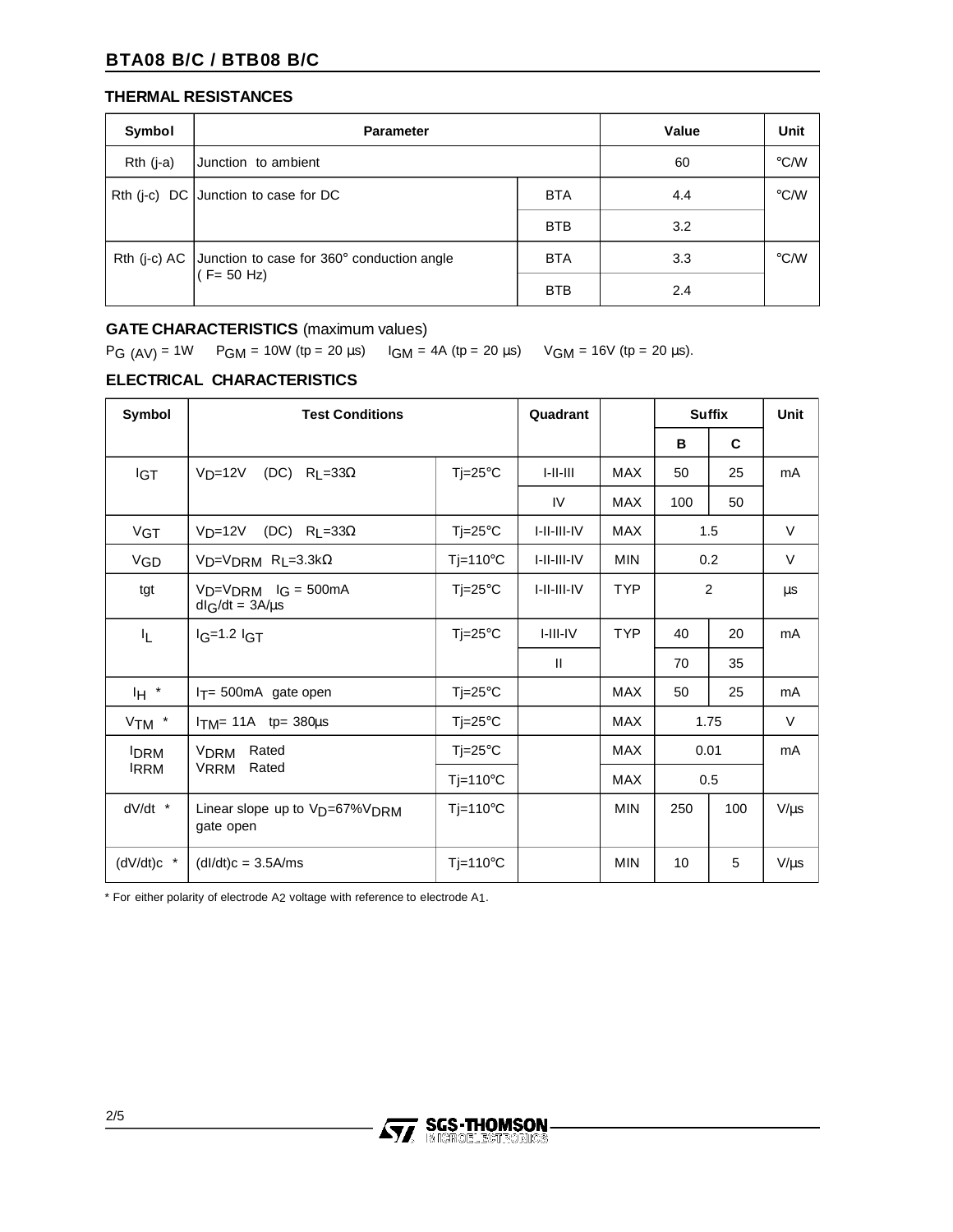#### **ORDERING INFORMATION**

| Package       | $l_{T(RMS)}$ | <b>VDRM / VRRM</b> | <b>Sensitivity Specification</b> |   |
|---------------|--------------|--------------------|----------------------------------|---|
|               | A            | v                  | В                                | C |
| <b>BTA</b>    | 8            | 400                | X                                | х |
| (Insulated)   |              | 600                | X                                | X |
|               |              | 700                | X                                | X |
|               |              | 800                | X                                | X |
| <b>BTB</b>    |              | 400                | X                                | X |
| (Uninsulated) |              | 600                | X                                | X |
|               |              | 700                | X                                | X |
|               |              | 800                | X                                | X |

**Fig.1 :** Maximum RMS power dissipation versus RMS on-state current (F=50Hz). (Curves are cut off by (dI/dt)c limitation)



**Fig.3 :** Correlation between maximum RMS power dissipation and maximum allowable temperatures (T<sub>amb</sub> and T<sub>Case</sub>) for different thermal resistances heatsink + contact (BTB).



**Fig.2 :** Correlation between maximum RMS power dissipation and maximum allowable temperatures (Tamb and  $T_{\text{case}}$ ) for different thermal resistances heatsink + contact (BTA).



**Fig.4 :** RMS on-state current versus case temperature.



**SGS-THOMSON**<br>MIGROELECTRONICS

Ayy

3/5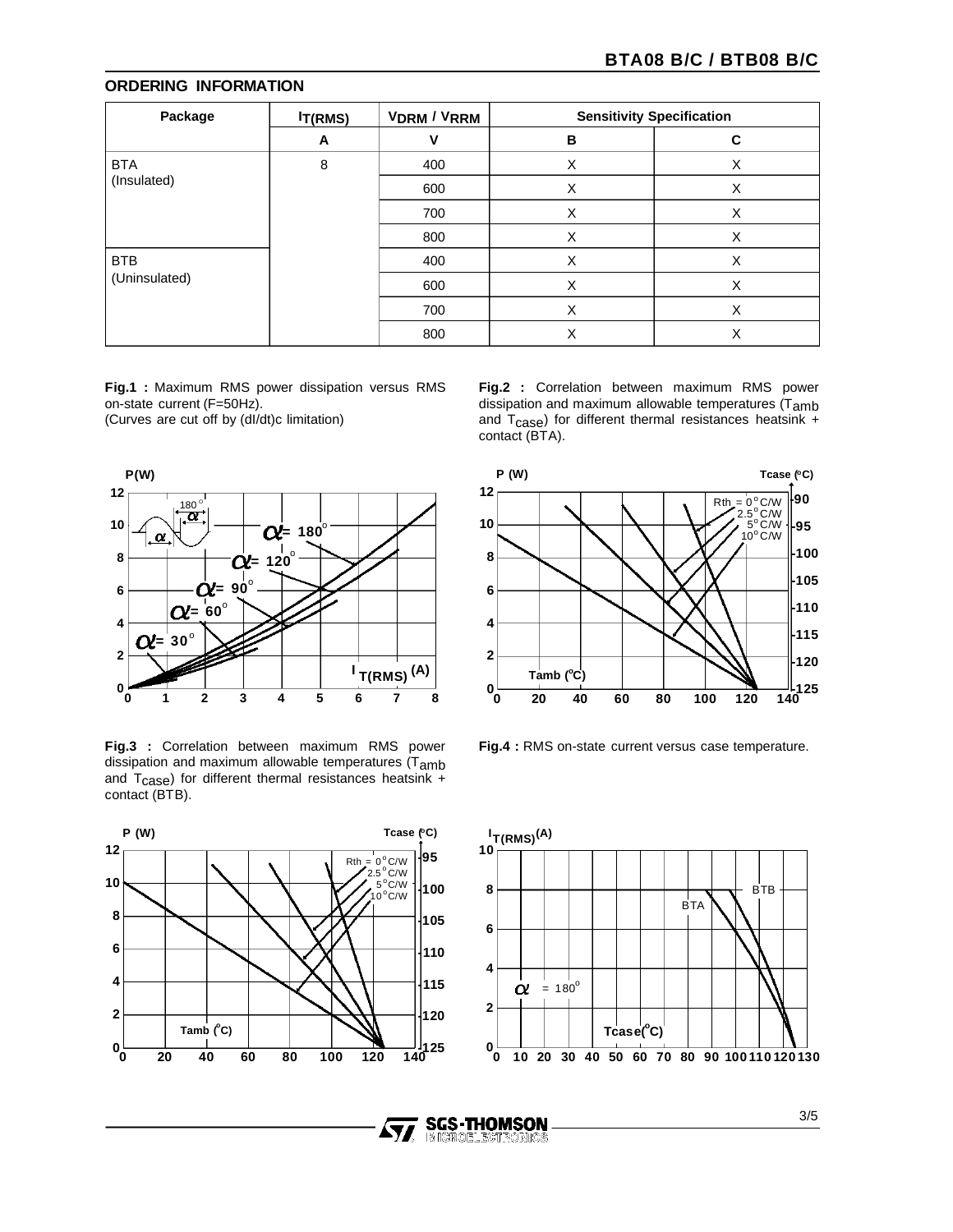#### **BTA08 B/C / BTB08 B/C**

**Fig.5 :** Relative variation of thermal impedance versus pulse duration.



**Fig.7 :** Non Repetitive surge peak on-state current versus number of cycles.



**Fig.9 :** On-state characteristics (maximum values).



**SGS-THOMSON** 

IM IGROEL EGT RONICS

**Ayy** 

**Fig.4 :** Relative variation of gate trigger current and holding current versus junction temperature.



**Fig.8 :** Non repetitive surge peak on-state current for a sinusoidal pulse with width :  $t \le 10$ ms, and corresponding value of  $1^2t$ .